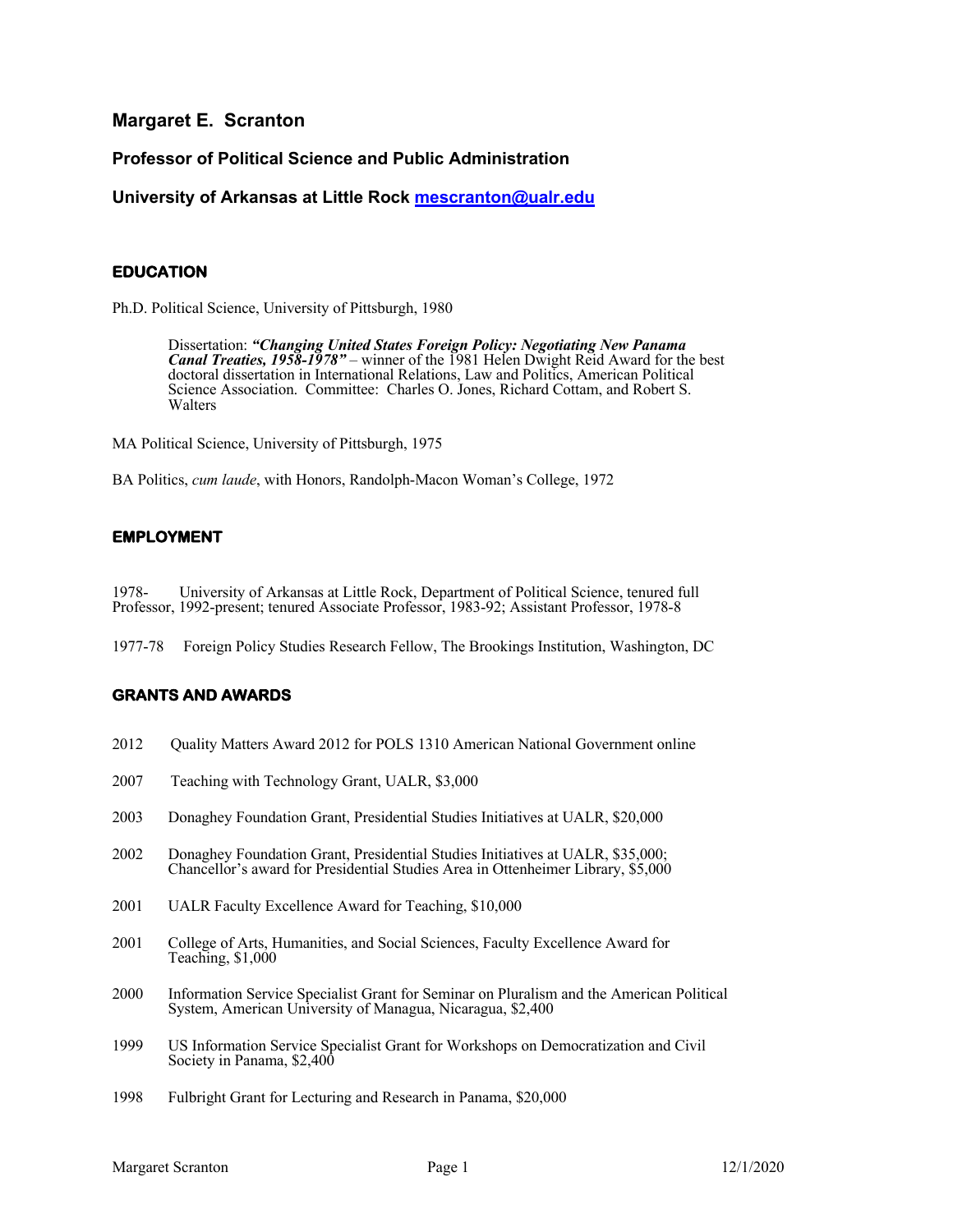- 1994 UALR Faculty Research Grant for research on Performance of Panama's Electoral Tribunal in 1994 National Elections, \$3,000
- 1992 Albert Einstein Institution Fellowship for full-time research on "NonViolent Conflict: Civilians versus the Military in Panama, 1987-1989," \$40,000
- 1991 US Institute of Peace Fellowship for research on "The National Civic Crusade: Panama's Non-Violent Opposition," \$30,000
- 1991 Fulbright-Hayes Research Fellowship for field research in Panama, \$16,000

### **BOOKS**

Robert L, Butterworth, with Margaret E. Scranton. *Managing Interstate Conflict, 1945-74, Data with Synopses.* Pittsburgh: University Center for International Studies, 1976.

Margaret E. Scranton. *The Noriega Years: US-Panamanian Relations, 1981-1990.* Boulder: Lynne Reinner, 1991.

William L. Furlong and Margaret E. Scranton. *Making United States Foreign Policy: The President, the Congress and the Panama Canal Treaties.* Boulder: Westview, 1984.

#### **CHAPTERS IN BOOKS**

- "The Clinton Dynasty," in Modern American Political Dynasties: A Study in Power, Family and Political Influence. Ed. Kathleen A. Gronnerud and Scott J. Spitzer, Praeger, 2018, Chapter 3, pp. 39-66.
- "Hillary's Arkansas Comeback: Achieving Educational Reform in Arkansas." Ed. Michele Lockhart and Kathleen Mollick. *Hillary Rodham Clinton and the 2016 Election* Lanham, MD: Lexington Books, 2015.
- "Electoral Reform and the Electoral Tribunal in Post-Invasion Panama." Ed. Orlando Perez, ed., Post-Invasion Panama: Challenges to Democratization in the New World Order. New York: Rowman & Littlefield, 2000, Chapter 6, pp. 101-124.
- "Electoral Observation and Panama's Democratic Transition," in Electoral Observation and Democratic Transitions in Latin America. Ed. Kevin J. Middlebrook. La Jolla: Center for U.S.-Mexican Studies, University of California at San Diego, 1998.
- "Panama, Civic Crusade, 1987-1989" in *Protest, Power, and Change: An Encyclopedia of NonViolent Action*. Ed. Roger S. Powers and William B. Vogele. New York: Garland, 1997, pp. 396-400.
- "External Observers in Central American Elections: Panama," in Elections in Central America Revisited, Ed. John A. Booth and Mitchell A. Seligson. Chapel Hill: University of North Carolina, 2nd ed., 1995), Chapter 8.
- "Panama," in Intervention into the 1990s. Ed. Peter J. Schraeder. Boulder: Lynne Reinner, 1992, pp. 343-360.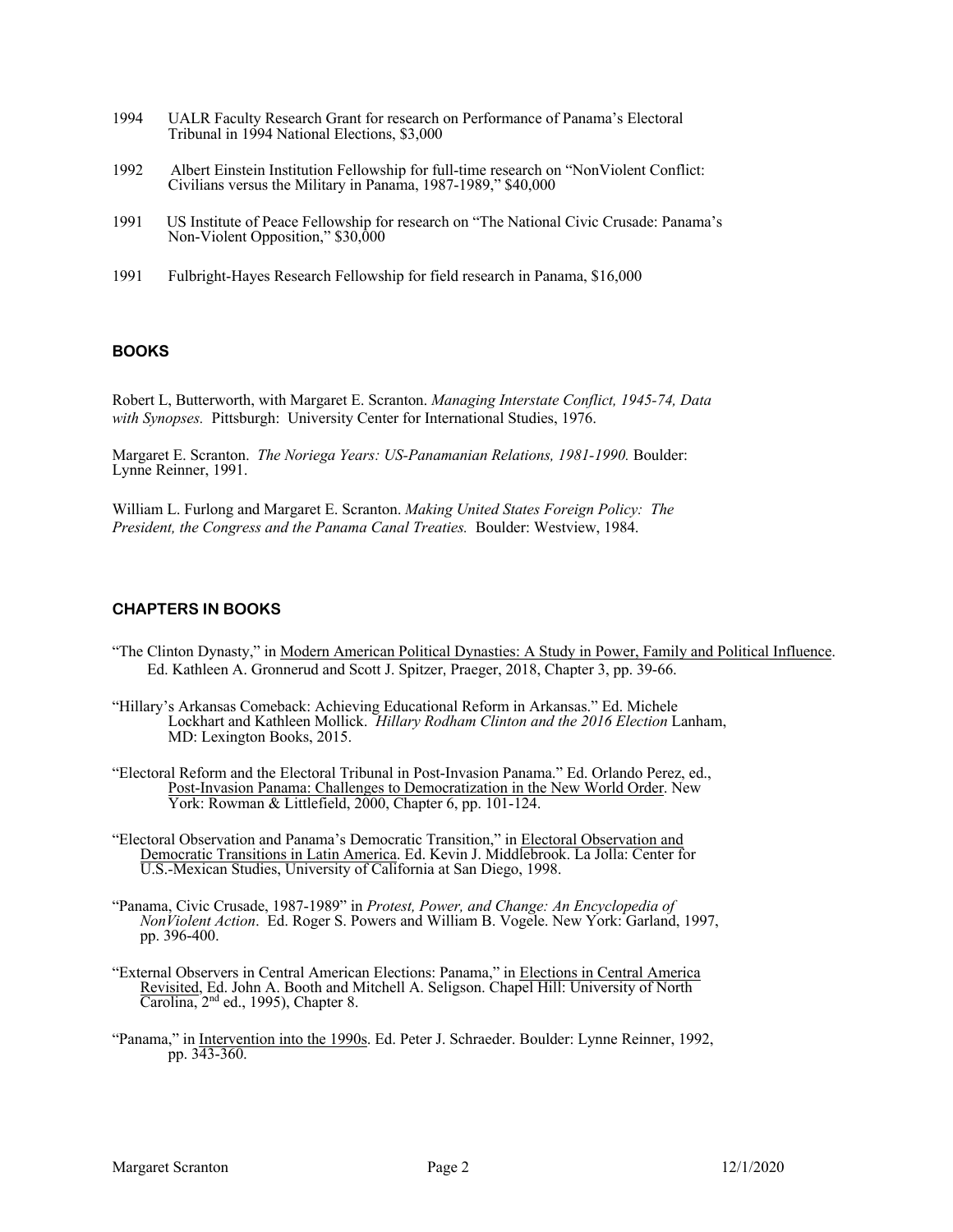## **ARTICLES**

- Co-author with Johanna Miller Lewis and Belinda Blevins-Knabe, "New Female Chairs, Three Case Studies within a College," The Department Chair: A Resource for Academic Administrators, 13(Summer 2002):19-22.
- "Advisor Analysis/Guest Commentary on UN Human Development Report for Panama," Latin America Advisor, March 4, 2002, pp. 4-5.
- "Re-election in Panama? NO." Hemisphere 9:1 (January 1999): 6-9.
- "Dreams and Reality: Panama Canal, 1977 and 1997," in El Canal de Panama en el Siglo XXI. Panama: CELA, CEAPSA, UP, UTP, USMA, Ciudad del Saber, 1998.
- "Panama's First Post-Transition Election," Journal of Interamerican Studies & World Affairs 37(Spr1995):69-99.
- "Consolidation after Imposition: Panama's 1992 Referendum," Journal of Interamerican Studies & World Affairs 35(Fall 1993):65-102.
- "Panama's Democratic Transition," American Review of Politics 13 (Spring 1992): 107-128. DOI**:** https://doi.org/10.15763/issn.2374-7781.1992.13.0.107-128

## **CONSULTANT REPORTS**

- <sup>2004</sup> Expert Consultant, Democratization in Panama, legal research for political asylum cases
- 2000 *Special National Intelligence Report on Panama*, US government
- 1999 International Foundation for Election Systems (IFES), *Report on 1999 Presidential Election in Panama*

### **CONFERENCE PAPERS AND PRESENTATIONS**

"Communism in Panama, a Post-Hoc Assessment," Paper Presented at the 1<sup>st</sup> Congress of History, Anthropology and Cultural-Historical Tourism Celebrating the 500th Anniversary of the Foundation of Panama City, Panama City, Panama, September 2-6, 2019.

"Rosalynn Carter as a Bridge Builder: A Preliminary Report on The First Lady's Mission to Latin America". Paper presented at the 65th meeting of the Midwest Association for Latin American Studies, October 8-10, Millersville University, Lancaster, PA., 2018

"A Tale of Two Trips: Rosalynn Carter as Presidential Envoy," Paper presented at the Annual Meeting of the Arkansas Political Science Association, University of Arkansas-Monticello, Arkansas, February 26-27, 2016.

"1977 Panama Canal Treaties: A Case of Peaceful Territorial Change?" Paper presented at the annual meeting of the Midwest Latin American Studies Association, Panama City, Panama, November 20-22, 2014.

"Possible Threats to Panama's Democratization in the Early 1990s," Paper presented at the  $128<sup>th</sup>$ annual meeting of the American Historical Association," Washington, D.C., January 2-5, 2014.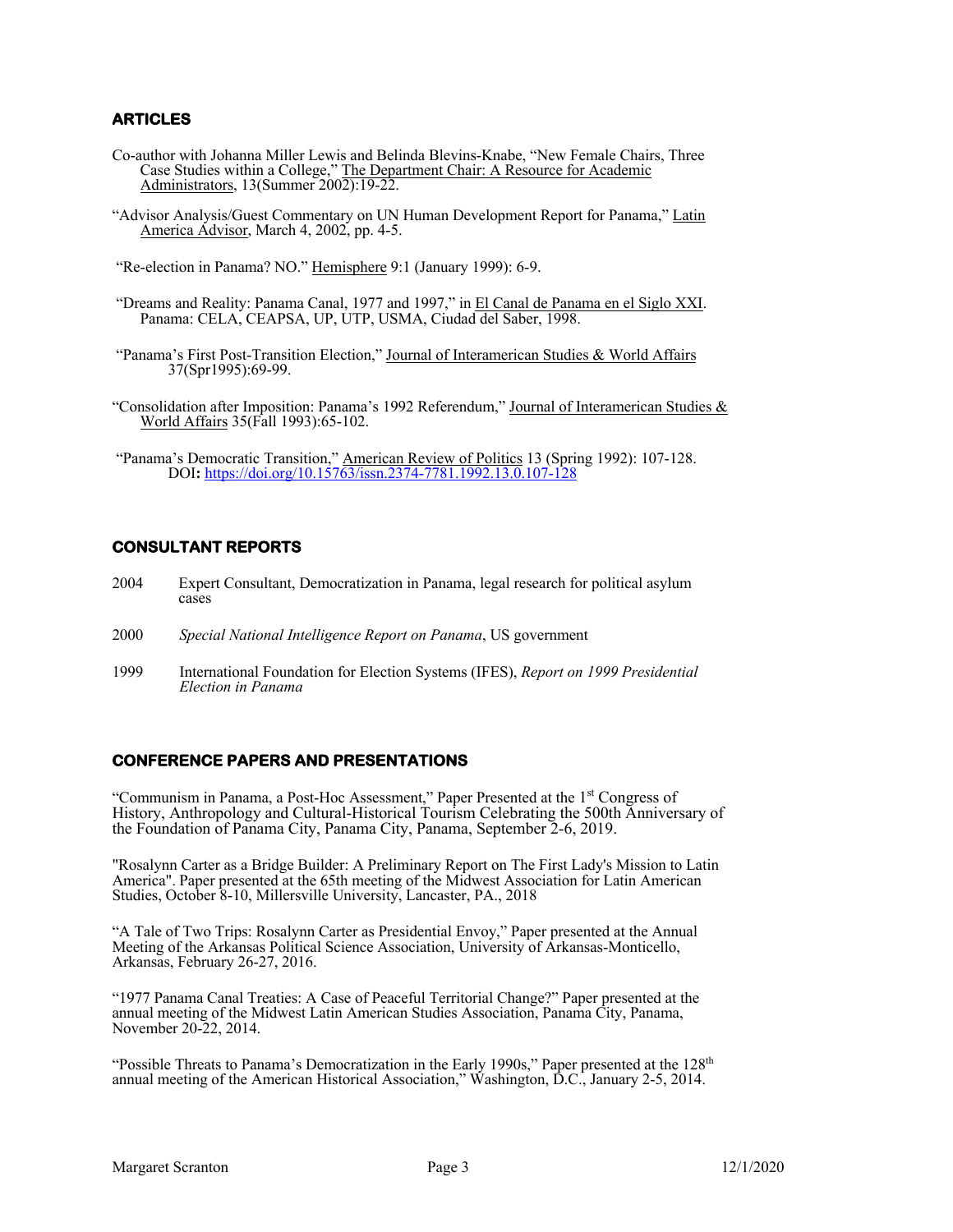"Consoler in Chief: Presidential Rhetoric after Mass Shootings, from Reagan to Obama," Paper presented at the Annual Meeting of the Southwestern Political Science Association, New Orleans, March 27-29, 2013.

"ERA Rhetoric of Diane Kincaid: What Did She Say and Why?" Paper presented at the annual meeting of the Arkansas Political Science Association," Arkadelphia, AR, February 1-2, 2013.

"Understanding and Misunderstanding Hillary: Commencement Speeches at Wellesley, 1969," Paper Presented at the annual meeting of the Arkansas Political Science Association, University of Central Arkansas, Conway, AR, February 24-25, 2012.

"Using Assessment to Promote Persistence in Upper-Level Courses," Presentation to the UALR Academy of Teaching Excellence and Learning, Little Rock, AR, Spring 2012

"Hillary Clinton: Modern First Lady," class lecture and presentation, C-SPAN American History series, televised Feb. 19, 2011, available at http://www.c-span.org/Events/Lectures-in-History-Modern-First-Ladies/10737419607-1/

"Presidential Rhetoric over Time; A Century of Speeches on Canal Policy," Paper presented at the annual meeting of the Georgia Political Science Association, Hilton Head Island, South Carolina, February 22-24, 2001.

"Knowing When to Fold a Bad Hand: Negotiating US Bases in Panama," Paper presented at the meeting of the Latin American Studies Association, Miami, Florida, March 16-18, 2000.

"Ambiguous Conflict in Darien, Panama," Paper presented at the annual meeting of the Arkansas Political Science Association, Pine Bluff, Arkansas, February 12-13, 1999.

"Evaluating the 1978 Panama Canal Treaties: Too Late, Just in Time or Before Their Time?" Paper presented at the Conference on the Carter Presidency, Emory University, Atlanta, February 21-23, 1997.

"External Observation and the Democratic Transition in Panama," Paper presented Conference on Electoral Observation and Democratic Transitions in Latin America, Center for U.S.-Mexican Studies, University of California-San Diego, and the Electoral Assistance Division of the United Nations, January 23-25, 1997.

"Where Are They Now? Assimilating Old Regime Leaders in Consolidating Democracies," Paper presented at the annual meeting of the Midwest Association for Latin American Studies, Ft. Leavenworth, Kansas, September 26-28, 1996. "From Infamy to Legitimacy: Panama's Electoral Tribunal," Paper presented at the annual meeting of the Latin American Studies Association, Washington, DC, September 28-October 1, 1995.

"Women in Panamanian Politics," Paper presented at the 1995 Annual Meeting of the American Political Science Association, Chicago, August 31-September 3, 1995.

"An Eclectic Model of Bargaining during Regime Change: The Panamanian Case." Paper presented at the 1994 meeting of the Latin American Studies Association, Atlanta, March, 1994.

"National Reconciliation: Extrapolations from Panama." Paper presented at the Annual Meeting of the Midwest Association of Latin American Studies, St. Louis, September 29-October 1, 1994.

"Transformational Politics: The Panamanian Case." Paper presented at the annual meeting of the American Political Science Association, September 1-4, 1993.

"The Clinton Administration and the Use of Force." Paper presented at a Conference on The Clinton Presidency, Gannon College, Erie, PA., November 1993.

"Elections as a US Policy Option: The Case of Panama," Paper presented at the annual meeting of the American Political Science Association, San Francisco, August 30-September 2, 1990.

"Washington Perspective on Panama Invasion: Patterns in US Perceptions and Actions," Paper presented at the annual meeting of the International Studies Association," Washington, DC, April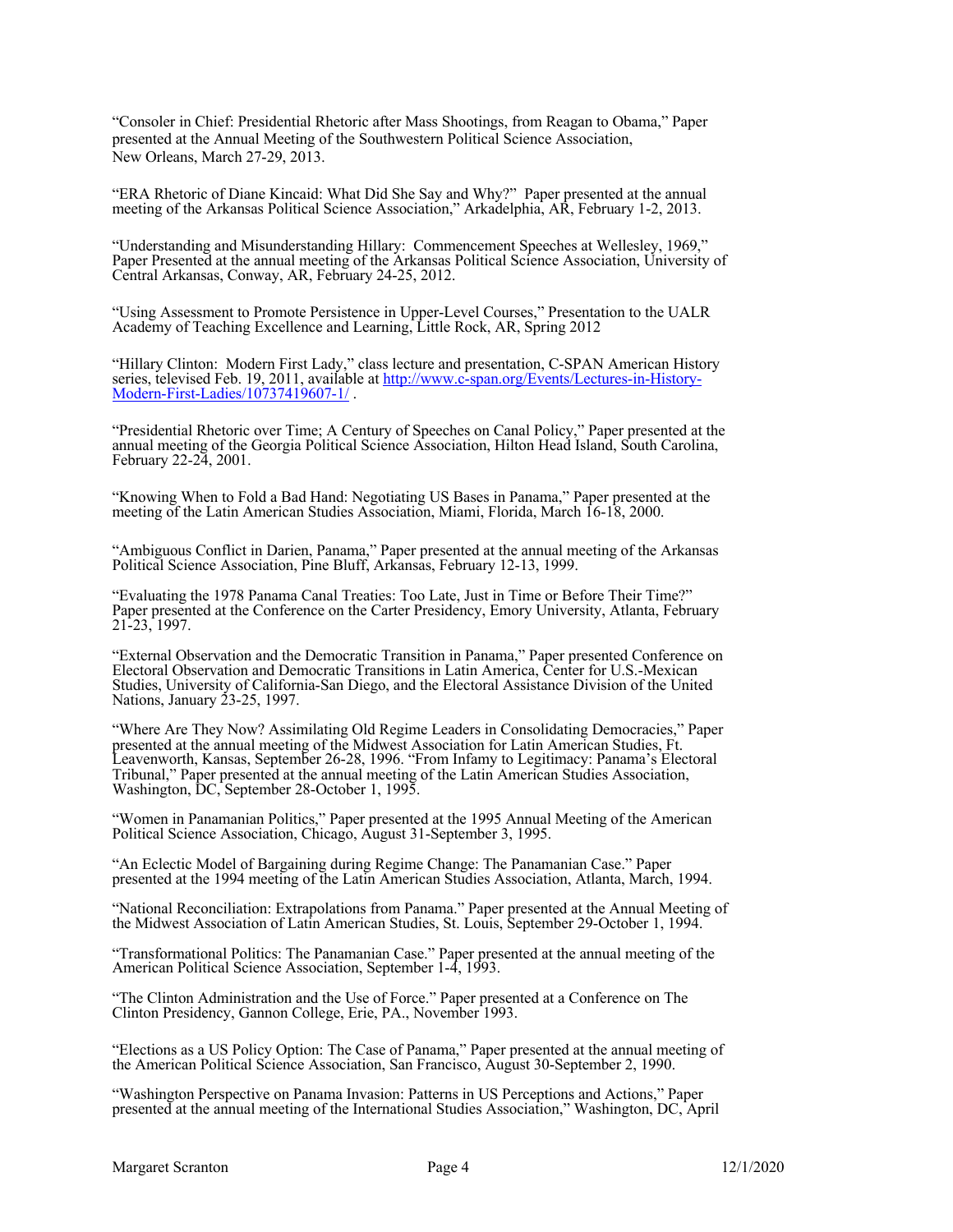11-14, 1990.

"Limits of Leverage: How Panama Outmaneuvered the United States," Paper presented at the annual meeting of the American Political Science Association, Atlanta, August 31-September 3, 1989.

"Congressional Actions and Executive Use of Force," paper presented at the annual meeting of the American Political Science Association, Washington, DC, September 1-4, 1988.

#### **GUEST LECTURER**

American University of Managua, Nicaragua, 2000 and 2002 Auburn University: 1993 Clinton School of Public Service, 2017 Harvard University Center for international Studies, Program on NonViolent Sanctions in Conflict and Defense, 1992, 1994 Utah State University: 1983, 1985, 1990 University of Central Arkansas Honors College: 1985 University of Arkansas at Fayetteville: 1986, 1990, 1999 University of Panama: 1991, 1992, 1994, 1998 University of Alabama: 1993

#### **SELECTED PROFESSIONAL, UNIVERSITY, AND PUBLIC SERVICE**

Faculty Senate, 1994-96, 2012-present. Planning and Finance Committee, 2017-2018; Appeals Committee, 2016-present

Chancellor's Task Force on Retention, 2014

UALR Critical Thinking Task Force, 2012

College of Arts, Humanities, and Social Sciences Faculty Team on Student Technology Sources, 2009-2012

College of Arts, Humanities, and Social Sciences Faculty Team on Teaching with Technology, 2008-2009

Chair, Chancellor's Task Force on Retention, 2008

Donaghey Scholars Policy Council, 2007-2017

Creator and Coordinator, Presidential Studies Minor at UALR, 2002-2005

US Presidential Delegation to the Inauguration of President Mireya Moscoso, September 1999

International Election Observer, International Foundation for Election Systems, Panama, May 1999

University of Arkansas Teaching Scholar in Distance Learning, 1999-2000

Chancellor's Task Force on Admissions and Retention, Chair, 1995-96

National Board of Pi Sigma Alpha, Political Science Honor Society, 1992-1996